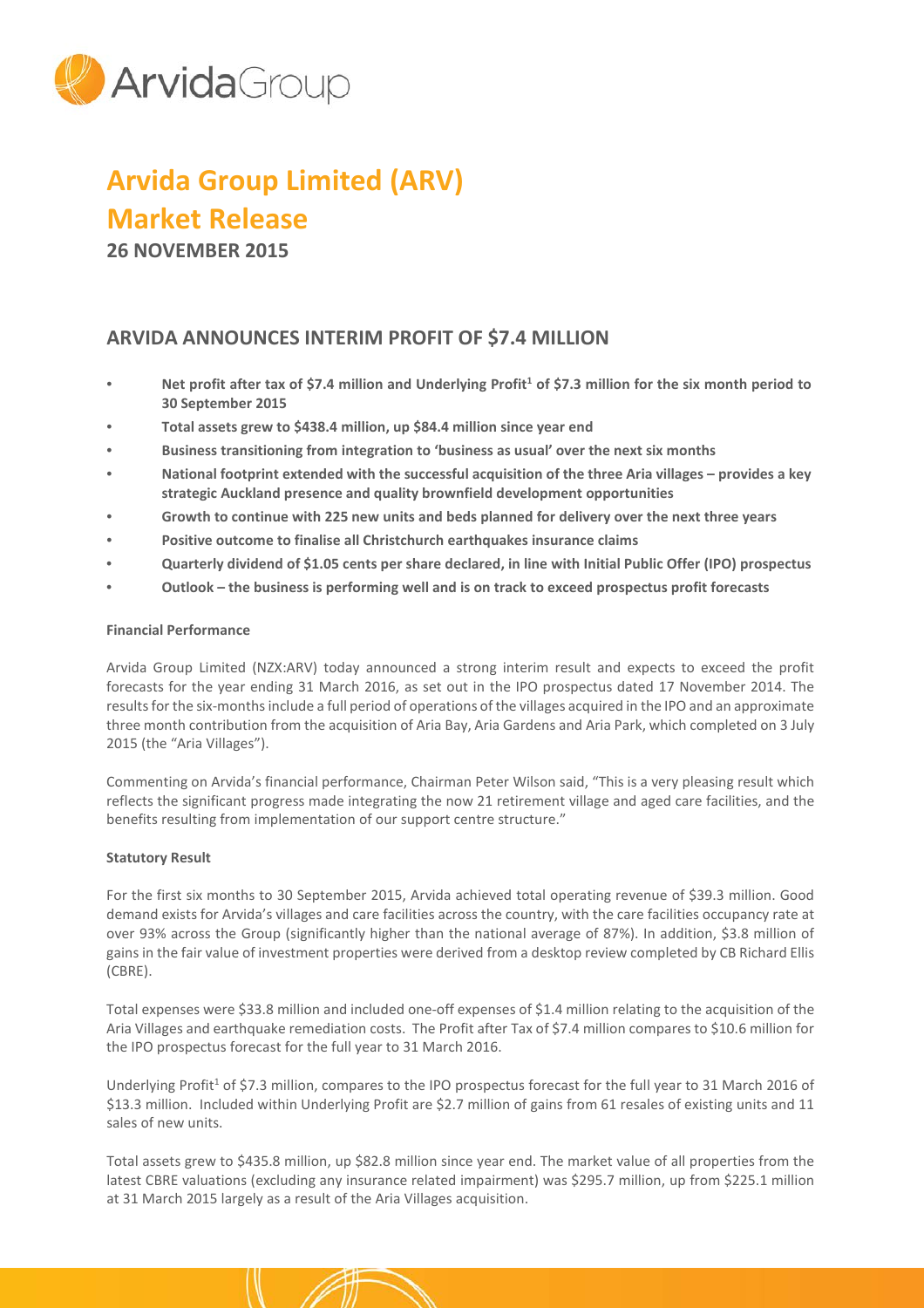External bank debt was \$10.0 million and resident loans totalled \$134.1 million at 30 September 2015. Total Equity was \$252.7 million, up from \$209.7 million largely due to the equity capital raisings of \$35 million and the issue of \$6 million of shares to vendors of the Aria Villages to partly fund the Aria transaction.

#### **Insurance Settlement**

Arvida agreed with its insurer, a gross settlement of \$18.1 million to resolve its outstanding insurance claims relating to six of its properties impacted by the Christchurch earthquakes. The actual payment received was reduced by \$1.0 million for the EQC contributions already received and \$0.4 million for policy excesses. The proceeds were received on 30 September 2015 and were utilised to reduce bank debt whilst the remediation planning is completed.

#### **Transitioning from Integration to 'Business as Usual'**

The integration of Arvida's 21 villages and care facilities has been a successful process with the focus now on transitioning from integration to 'business as usual' over the next six months. This includes continuing to make improvements in our high quality 'care offering' and further operational and financial improvements across the Group.

CEO Bill McDonald highlighted the progress made, commenting "Arvida's core operations support centre is designed to provide the framework for our individual villages and care facilities to deliver strong results. We now have core support capabilities in development, finance, human resources, operations and marketing and sales and are well positioned to deliver on our strategy."

The next steps in delivering on our strategy include:

- developing the operational culture to increase positive resident experiences
- providing the IT infrastructure to share information and improve communication, reporting and benchmarking across the Group
- embedding standardised Group policies, procedures and processes that maximise quality of care while minimising risk
- leveraging existing expertise and resources across the Group
- continuing to realise significant procurement savings while improving overall quality and service. To date procurement savings are in excess of \$1.5 million
- developing consistent, professional marketing and sales processes and a consistent brand and visual identity across the Group
- clearly positioning the business and its unique selling points and value proposition

#### **Development Activities**

Our brownfield developments demonstrate our commitment to meeting the rising demand for care bed and retirement living developments. In the current financial year, development activities are anticipated to deliver 32 new units/beds and significant refurbishments at two care facilities. Resource consents have been lodged for a further 173 units/beds and resource consent drafting is underway for a further 20 units. In total, 225 units/beds have been planned for delivery in the next three years, with opportunities for a further 100+ units/beds on existing sites. Arvida is also focused on planning the remediation and refurbishment of its villages in Christchurch that were affected by earthquake damage.

#### **Acquisition**

On 3 July 2015, Arvida purchased Aria Gardens, Aria Park and Aria Bay (collectively known as "Aria Villages"). The Aria Villages comprise three high quality retirement villages and aged care facilities situated in premium locations across Auckland that provide retirement services to around 350 residents. The villages have a strong care focus and meaningful brownfield development opportunities.